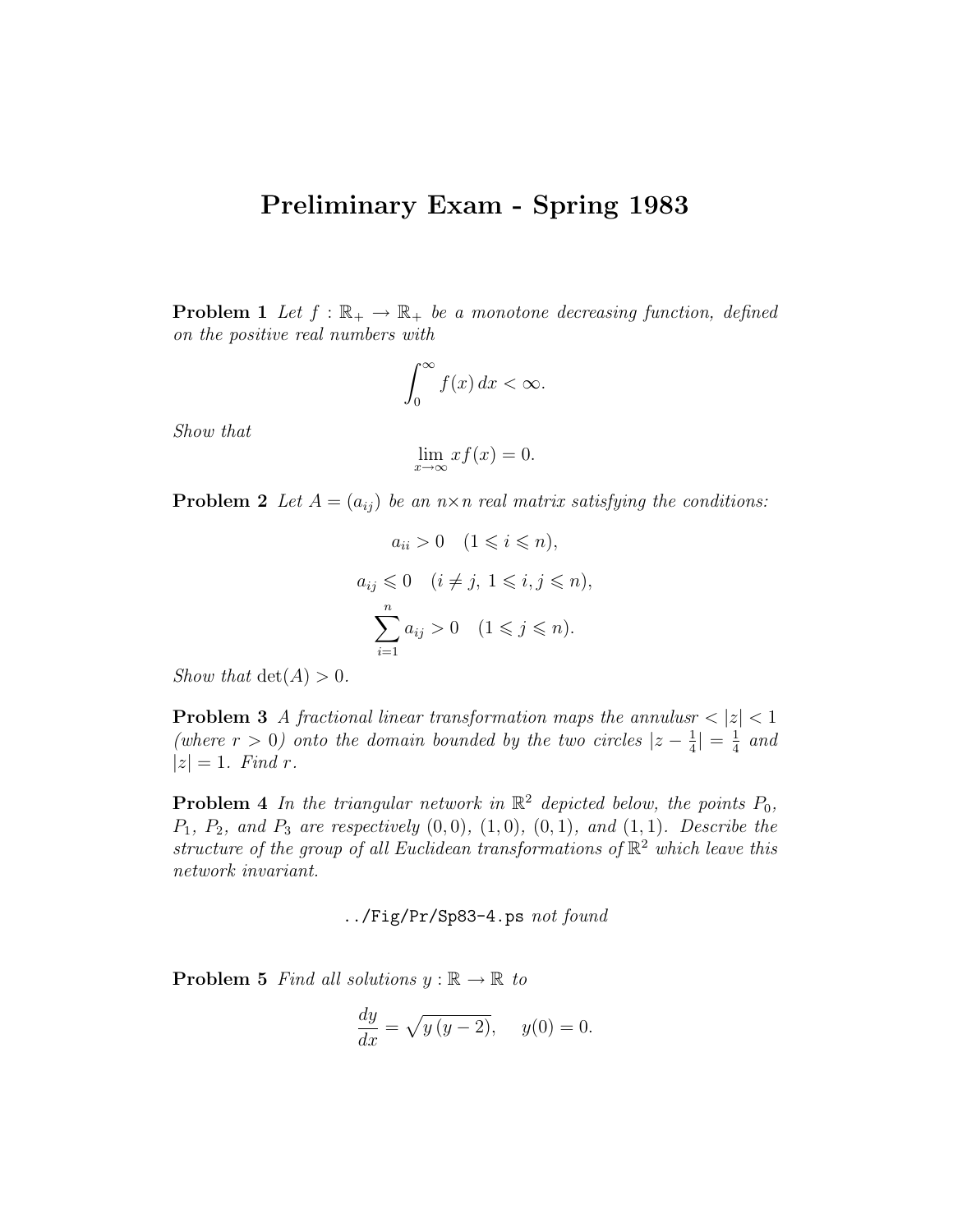**Problem 6** Suppose that f is a continuous function on  $\mathbb{R}$  which is periodic with period 1, i.e.,  $f(x+1) = f(x)$ . Show:

- 1. The function f is bounded above and below and achieves its maximum and minimum.
- 2. The function f is uniformly continuous on R.
- 3. There exists a real number  $x_0$  such that

$$
f(x_0 + \pi) = f(x_0).
$$

**Problem 7** Let  $H$  be the group of integers mod p, under addition, where p is a prime number. Suppose that n is an integer satisfying  $1 \leq n \leq p$ , and let G be the group  $H \times H \times \cdots \times H$  (n factors). Show that G has no automorphism of order  $p^2$ .

**Problem 8** Suppose that  $n > 1$  is an integer. Prove that the sum

$$
1+\frac{1}{2}+\cdots+\frac{1}{n}
$$

is not an integer.

**Problem 9** Suppose that  $F : \mathbb{R}^n \to \mathbb{R}^n$  is continuous and satisfies

$$
||F(x) - F(y)|| \ge \lambda ||x - y||
$$

for all  $x, y \in \mathbb{R}^n$  and some  $\lambda > 0$ . Prove that F is one-to-one, onto, and has a continuous inverse.

Note: See also Problem ??.

Problem 10 Evaluate

$$
\int_0^\infty \left(\frac{\sin x}{x}\right)^2 dx
$$

**Problem 11** Let M be an invertible real  $n \times n$  matrix. Show that there is a decomposition  $M = UT$  in which U is an  $n \times n$  real orthogonal matrix and T is upper-triangular with positive diagonal entries. Is this decomposition unique?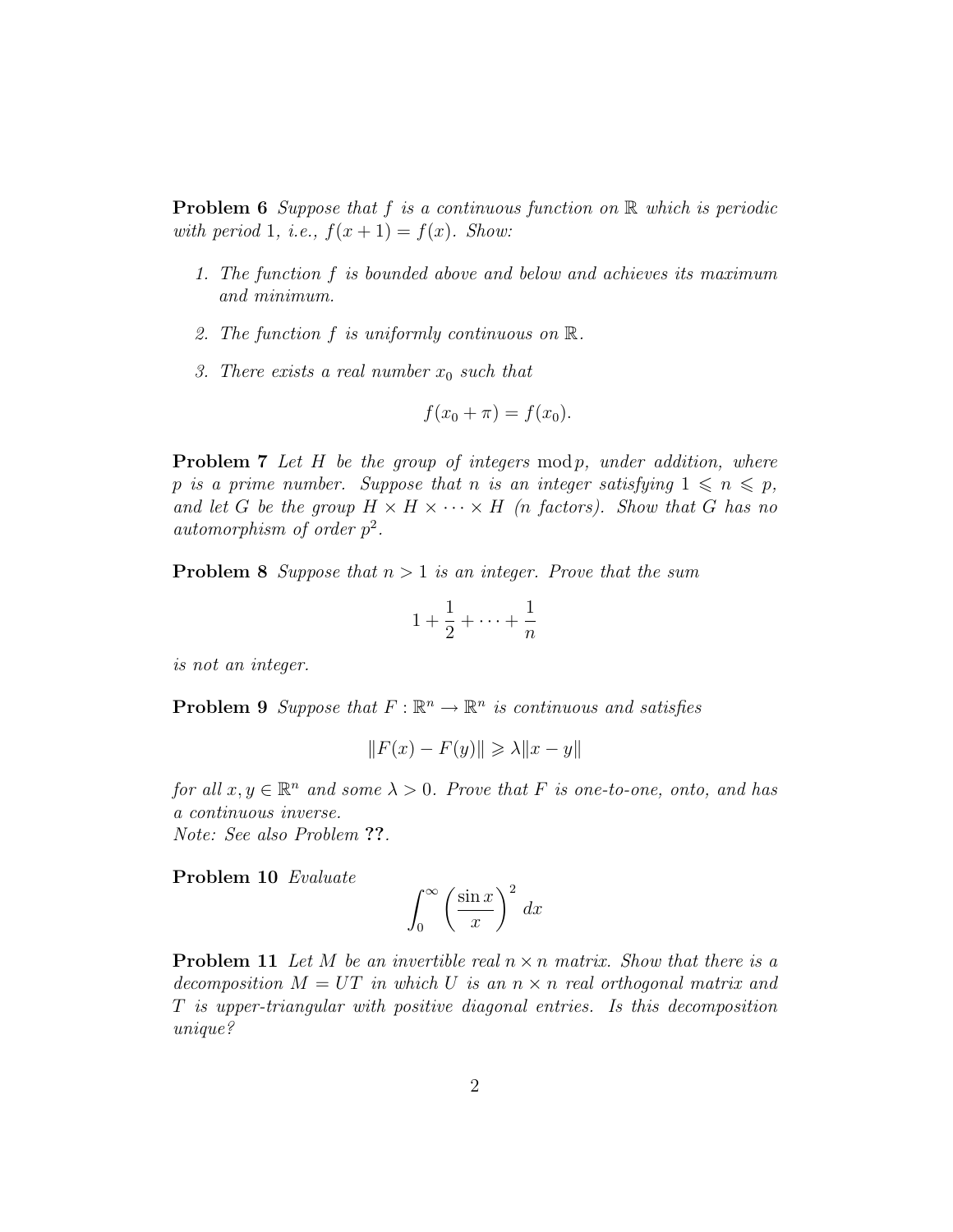Problem 12 Determine all the complex analytic functions f defined on the unit disc D which satisfy

$$
f''\left(\frac{1}{n}\right) + f\left(\frac{1}{n}\right) = 0
$$

for  $n = 2, 3, 4, \ldots$ 

**Problem 13** Let  $\lambda_1, \lambda_2, \ldots, \lambda_n, \ldots$  be real numbers. Show that the infinite series

$$
\sum_{n=1}^{\infty} \frac{e^{i\lambda_n x}}{n^2}
$$

converges uniformly over  $\mathbb R$  to a continuous limit function  $f : \mathbb R \to \mathbb C$ . Show, further, that the limit

$$
\lim_{T \to \infty} \frac{1}{2T} \int_{-T}^{T} f(x) \, dx
$$

exists.

Problem 14 Let G be an abelian group which is generated by, at most, n elements. Show that each subgroup of  $G$  is again generated by, at most, n elements.

Problem 15 Let f and g be complex polynomials with the degree of g at least two more than the degree of  $f$ . Show that there is a positive number  $r$ such that

$$
\int_C \frac{f(z)}{g(z)} \, dz = 0
$$

for each simple closed curve C which does not intersect  $\{z \mid |z| \leq r\}.$ 

**Problem 16** Let V be a real vector space of dimension n, and letS :  $V \times V \rightarrow$  $\mathbb R$  be a nondegenerate bilinear form. Suppose that  $W$  is a linear subspace of V such that the restriction of S to  $W \times W$  is identically 0. Show that  $\dim W \leqslant n/2$ .

Problem 17 Evaluate

$$
\int_{-\infty}^{\infty} \frac{\sin x}{x(x-\pi)} dx.
$$